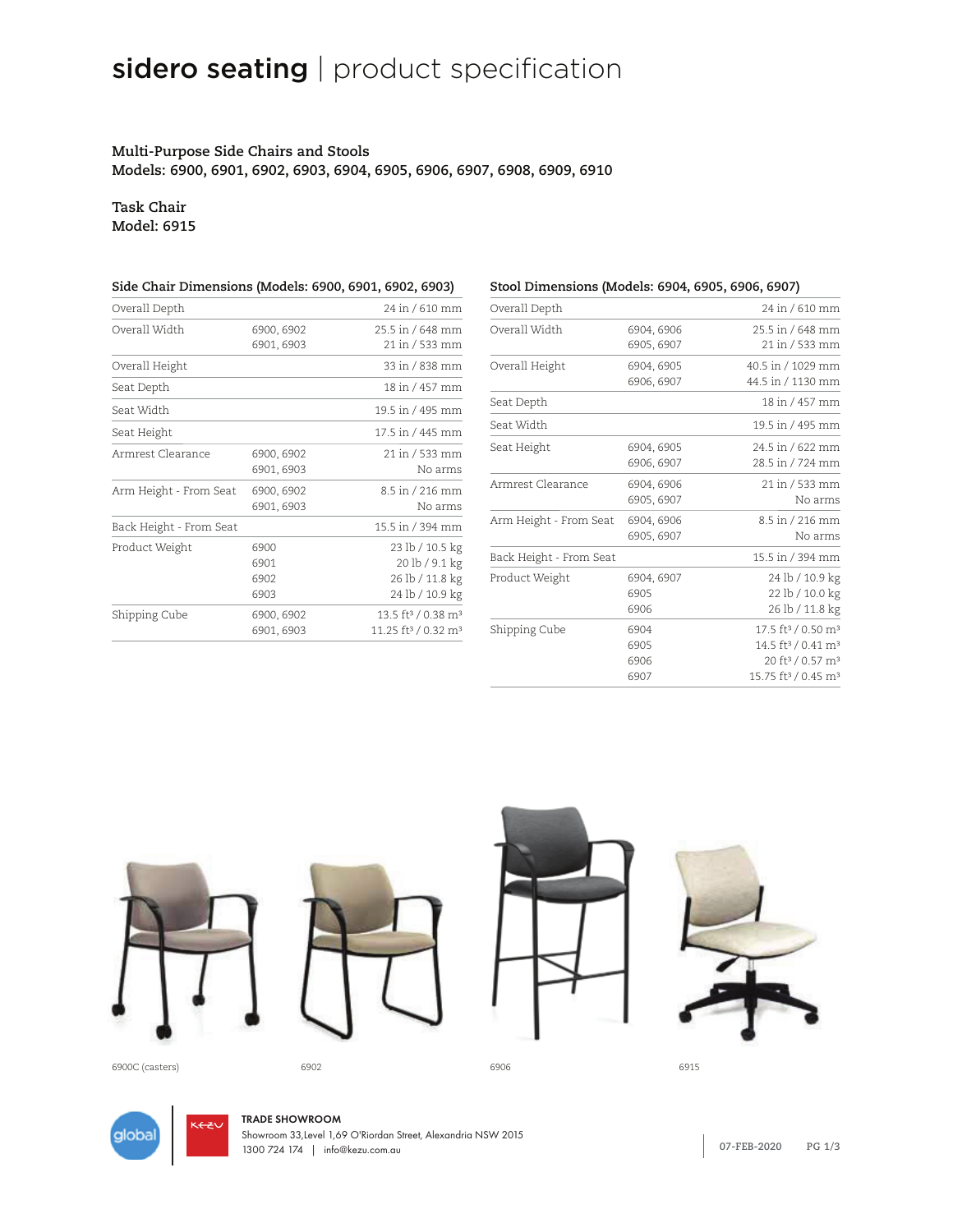## sidero seating | product specification

#### **Children's Chair Dimensions (Model: 6909)**

| Overall Depth           | 15.5 in / 394 mm                          |
|-------------------------|-------------------------------------------|
| Overall Width           | 15.5 in / 394 mm                          |
| Overall Height          | 24 in / 610 mm                            |
| Seat Depth              | 10 in / 254 mm                            |
| Seat Width              | 14 in / 356 mm                            |
| Seat Height             | 13 in / 330 mm                            |
| Back Height - From Seat | 11 in / 279 mm                            |
| Product Weight          | 11 lb / 5.0 kg                            |
| Shipping Cube           | 4.1 ft <sup>3</sup> / 0.12 m <sup>3</sup> |

#### **Armless Task Chair Dimensions (Model: 6915)**

| Overall Depth           | 29 in / 737 mm                              |
|-------------------------|---------------------------------------------|
| Overall Width           | 21 in / 533 mm                              |
| Overall Height          | 35 in / 889 mm                              |
| Seat Depth              | 18 in / 457 mm                              |
| Seat Width              | 19.5 in / 495 mm                            |
| Seat Height             | 16-21 in / 406-533 mm                       |
| Back Height - From Seat | 15.5 in / 394 mm                            |
| Product Weight          | 25 lb / 11.4 kg                             |
| Shipping Cube           | 15.75 ft <sup>3</sup> / 0.45 m <sup>3</sup> |
|                         |                                             |

*Contact sales representative for more information.*

#### **Features**

- Wall saver leg design prevents chair back from contacting walls before legs contact baseboards
- Front edge of seat is a seamless waterfall
- MODELS: 6900, 6901
- Four leg stacking chair
- Stack up to five high on floor or up to eight high on dolly

MODELS: 6902, 6903

• Sled base chair

MODELS: 6904, 6905

- Counter height stool
- MODELS: 6906, 6907
- Bar height stool
- MODEL: 6915
- Task chair with pneumatic height adjustment

#### **Options**

• Chair frame is available in Black or Tungsten finish as standard. Also available in Chrome MODELS: 6900, 6901

- Alternate models are available with dual wheel casters on four leg chairs
- Chairs with casters can be stacked up to three high on floor
- MODELS: 6900, 6901, 6902, 6903
- Side chairs are available with tablet arms

#### **Construction (Base Frame)**

- Frame is constructed with 0.875 in (22 mm) diameter tubing
- 12 gauge steel tube

MODEL: 6915

- Task chair has injection molded nylon base, fiberglass reinforced
- 26 in (660 mm) diameter

#### **Construction (Arms)**

MODELS: 6900, 6902, 6904, 6906

- Fiberglass reinforced nylon arms on steel frame
- 2.125 in (54 mm) wide, full length of chair

#### **Construction (Seat)**

- 0.5 in (13 mm) thick plywood seat pan, 9-ply
- Seat is fastened to brackets on steel frame
- MODELS: 6900, 6901
- Underside of seat and frame are covered with polypropylene shroud to avoid imprints when stacking chairs

#### **Construction (Back)**

- 0.5 in (13 mm) thick plywood back insert, 8-ply
- Plywood panel on back side is 0.125 in (3 mm) thick

#### **Construction (Glides)**

MODELS: 6900, 6901, 6904, 6905, 6906, 6907, 6908, 6909, 6910

- Standard with four black, polypropylene glides. Non-marking glides, available on request
- Steel, self-leveling glides, also available

#### **Construction (Casters)**

- Dual wheel
- Carpet casters are standard. Hard flooring casters, also available

MODELS: 6900C, 6901C

- Side chair casters have 2.5 in (64 mm) diameter MODEL: 6915
- Task chair casters have 2 in (51 mm) diameter